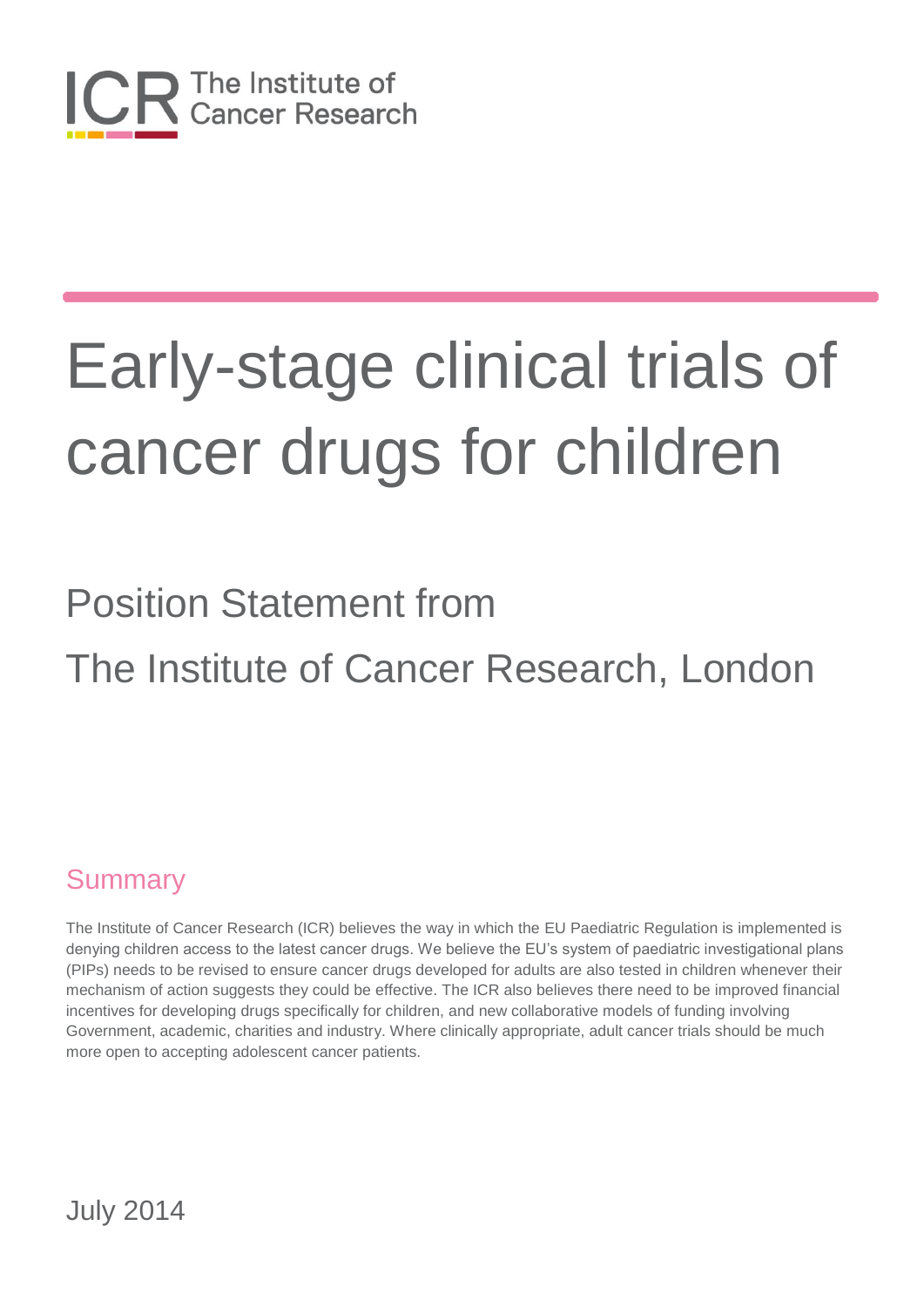#### Background information

There is a shortage of early-stage clinical trials testing new cancer drugs in children, and this acts as a major barrier to efforts to improve survival rates from paediatric cancers. Few cancer drugs are developed specifically for children, and when drugs are developed for adults, they are often either not tested in children at all, or not for some years afterwards. The lack of paediatric cancer trials restricts or delays access for children to the latest drugs, some of which could be of significant benefit to them.

International clinical trials have significantly improved patient survival in childhood cancers. The EU Paediatric Regulation, which came into force in 2007, has been a step forward in getting more drugs into paediatric early-stage clinical trials. As part of the legislation, if the drug may be suitable for children, pharmaceutical companies are obliged to develop a paediatric investigational plan (PIP) describing how the drug will be studied for potential paediatric use, before they can gain a marketing authorisation for the drug in adults. It is a significant commitment for companies to prepare these documents, particularly if the drug is only suitable for a very small patient population, and so as an incentive companies are given an additional six-month market exclusivity for submitting a new marketing authorisation application based on data from a completed PIP. However, companies are able to gain a waiver from having to prepare and carry out a PIP, if the product is unlikely to be effective or safe, if it does not represent a significant therapeutic benefit over existing treatments or if the disease the drug targets does not occur in children. In practice, many adult cancers do not have direct equivalents in children, and as a result companies have often been granted waivers exempting them from testing their drugs in children – even though many have mechanisms of action that could be effective against other types of children's cancer.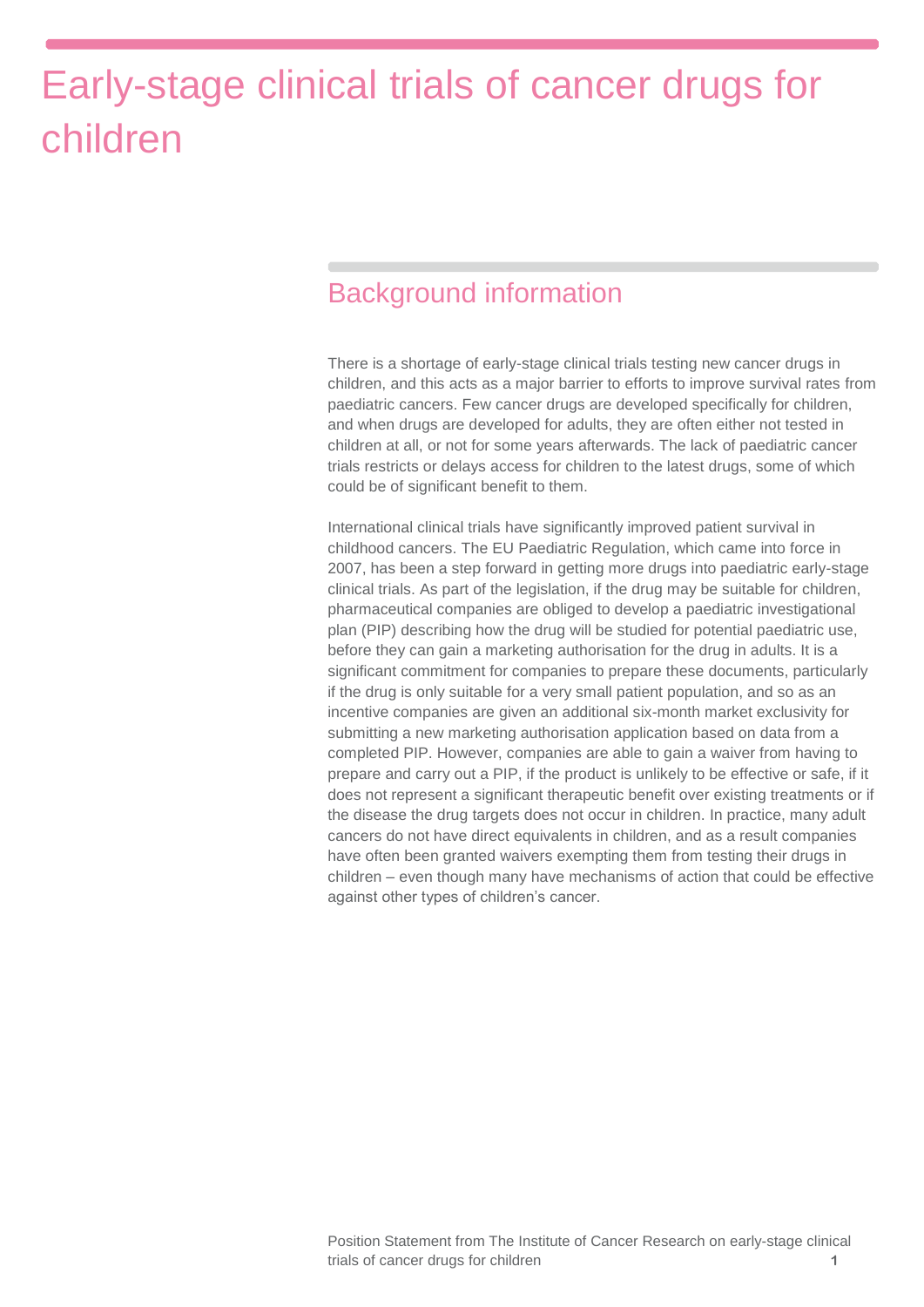#### Key ICR positions on early-stage clinical trials of cancer drugs for children

- The ICR would like to see an expansion of early-stage paediatric clinical trials in order to accelerate development of safe, effective, innovative treatments for children. Paediatric cancer medicine needs to incorporate advances seen in adult cancer treatments such as molecularly targeted drugs and the use of biomarkers, and this can only occur through more trials.
- The ICR believes the way in which EU Paediatric Regulation, is implemented is delaying and in many instances denying children access to the latest cancer drugs. The ICR is supportive of the Paediatric Regulation, which has been a significant step forward in increasing numbers of clinical trials for children, but believes the PIP process now needs to be revised to deliver further benefits. Pharmaceutical companies are currently given class waivers from testing potentially important cancer drugs in children because the drugs are being registered for adult cancers that do not occur in children – even though the drugs may work in a way that could be effective against paediatric cancers. We support replacing the class waiver system with one that looks at the mechanism of action of the drug and feel this single change would have the greatest impact on increasing access to clinical trials for children and adolescents.
- The ICR believes that orphan drug designation has not proved effective at providing financial incentives for companies to develop drugs solely for paediatric cancers. No cancer drugs have gone through this process purely for childhood cancers, indicating that companies do not regard it as financially attractive. Instead, we believe that an improved PIP process should be the main route for developing paediatric medicines.
- We believe pharmaceutical companies need stronger financial incentives to develop and trial drugs which are purely for paediatric use. Developing drugs for small patient populations is financially challenging and there is currently little commercial incentive for companies to develop drugs designed only for paediatric cancers. Incentives such as extra protection of market exclusivity or R&D tax credits might help to persuade companies to complete evaluation in children. Developing a drug purely for paediatric use would enhance a company's attractiveness to the ICR as a potential partner in drug development.